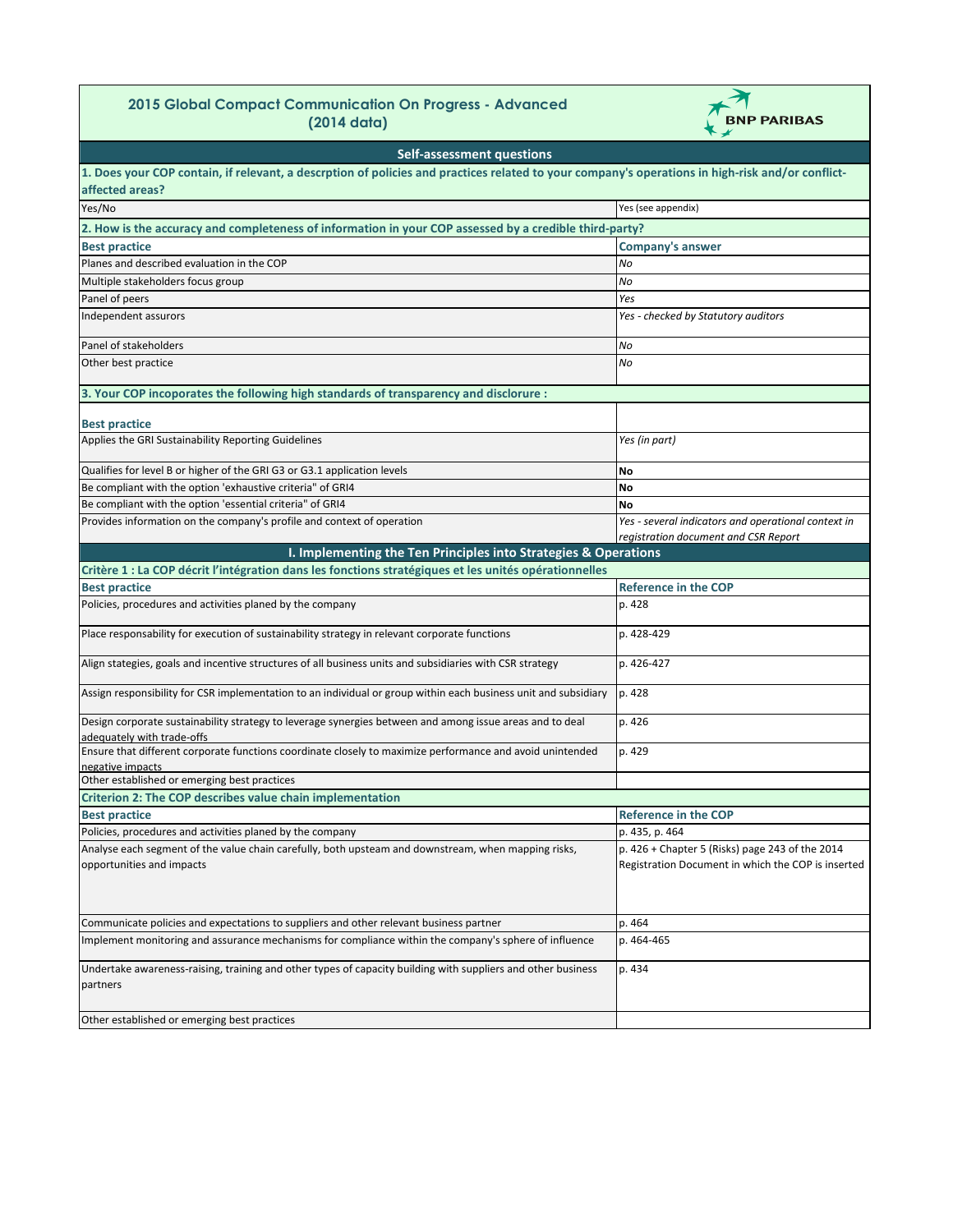| <b>Robust Human Rights Management Policies &amp; Procedures</b>                                                                                                                                                                    |                                                                          |
|------------------------------------------------------------------------------------------------------------------------------------------------------------------------------------------------------------------------------------|--------------------------------------------------------------------------|
| Criterion 3: The COP describes robust commitments, stategies or policies in the area of human rights                                                                                                                               |                                                                          |
| <b>Best practice</b>                                                                                                                                                                                                               | <b>Reference in the COP</b>                                              |
| Policies, procedures and activities planed by the company                                                                                                                                                                          | p. 454, p. 457-458                                                       |
| Commitment to comply with all applicable laws and respect internationally recognized human rights, wherever<br>the company operates                                                                                                | p. 459                                                                   |
| Integrated or stand-alone statement of policy expressing commitment to respect and support human rights<br>approved at the most senior level of the company                                                                        | p.459                                                                    |
| Stattement of policy stipulating human rights expectations of personnel, business partners and other parties<br>directly linked to operations, products or services                                                                | p.459-460                                                                |
| Statement of policy publicy available and communicated internally and externally to all of stakeholders                                                                                                                            | p.454                                                                    |
| Other established or emerging best practices                                                                                                                                                                                       | p. 459                                                                   |
| Criterion 4: The COP describes effective management systems to integrate the human rights principles                                                                                                                               |                                                                          |
| <b>Best practice</b>                                                                                                                                                                                                               | <b>Reference in the COP</b>                                              |
| Policies, procedures and activities planed by the company                                                                                                                                                                          |                                                                          |
| Process to ensure that internationally recognized human rights are respected                                                                                                                                                       | p. 454                                                                   |
| On-going due diligence process that includes an assessment of actual and potential human rights impacts                                                                                                                            | p. 460                                                                   |
| Internal awareness-raising and training on human rights for management and employees                                                                                                                                               | p. 459                                                                   |
| Operational-level grievance mechanisms for those potentially impacted by the company's activities                                                                                                                                  |                                                                          |
|                                                                                                                                                                                                                                    | p. 464                                                                   |
| Allocation of responsibilities and accountability for addressing human rights impacts                                                                                                                                              | p. 428                                                                   |
| Internal decisions-making, budget and oversight for effective responses to human rights impacts                                                                                                                                    |                                                                          |
| Processes to provide for or cooperate in the remediation of adverse human rights impacts that the company<br>has caused or contributed                                                                                             | p. 460                                                                   |
| Process and programs in place to support human rights through: core business; strategic philanthropic/social<br>investment; public policy engagement/advocacy; partnerships and/or other forms of collective action                | p. 435                                                                   |
| Other established or emerging best practices                                                                                                                                                                                       |                                                                          |
| Criterion 5: The COP describes effective monitoring and evaluation mechanisms of human rights integration                                                                                                                          |                                                                          |
| <b>Best practice</b>                                                                                                                                                                                                               | <b>Reference in the COP</b>                                              |
| Policies, procedures and activities planed by the company                                                                                                                                                                          |                                                                          |
| System to minitor the effectiveness of human rights policies and implementation with quantitative and                                                                                                                              | p. 473                                                                   |
| qualitative metrics, including in the supply chain                                                                                                                                                                                 |                                                                          |
| Monitoring drawn from internal and external feedback                                                                                                                                                                               | p. 429                                                                   |
| Leadership review of monitoring and improvement results                                                                                                                                                                            | p. 429                                                                   |
| Process to deal with incidents the company has caused or contributed to for internal and external stakeholders                                                                                                                     | p 427                                                                    |
| Grievance mechanisms that are legitimate, accessible, predictable, equitable, tranparent, rights-compatible, a<br>source of continuous learning, and based on engagement and dialogue                                              | P 95 of the 2014 Registration Document in which<br>the COP is inserted   |
| Outcomes of integration of the human rights principles                                                                                                                                                                             |                                                                          |
|                                                                                                                                                                                                                                    |                                                                          |
| Other established or emerging best practices                                                                                                                                                                                       | p. 353 of the 2014 Registration Document in which<br>the COP is inserted |
| <b>Robust Labour Management Policies &amp; Procedures</b>                                                                                                                                                                          |                                                                          |
| Criterion 6: The COP describes robust commitments, strategies or policies in the area of labour                                                                                                                                    |                                                                          |
| <b>Best practice</b>                                                                                                                                                                                                               | <b>Reference in the COP</b>                                              |
| Policies, procedures and activities planed by the company                                                                                                                                                                          | p. 454                                                                   |
| Reference to princilples of relevant international labour standards and the other normative international<br>instruments in company policies                                                                                       | p. 454                                                                   |
| Reflection on the relevance of the labour principles for the company                                                                                                                                                               | p. 459                                                                   |
| Written company policy to obey national labour law, respect principles of the relevant international labour<br>standards in company operations worlwide, and engage in dialogue with representative organization of the<br>workers | p. 425, P. 451                                                           |
| Inclusion of reference to the principles contained in the relevant international labour standards in contracts<br>with suppliers and other relevant business partners                                                              | p. 454                                                                   |
| Specific commitments and Human Ressources policies, in line with national development priorities or decent<br>work priorities in the country of operation                                                                          |                                                                          |
|                                                                                                                                                                                                                                    |                                                                          |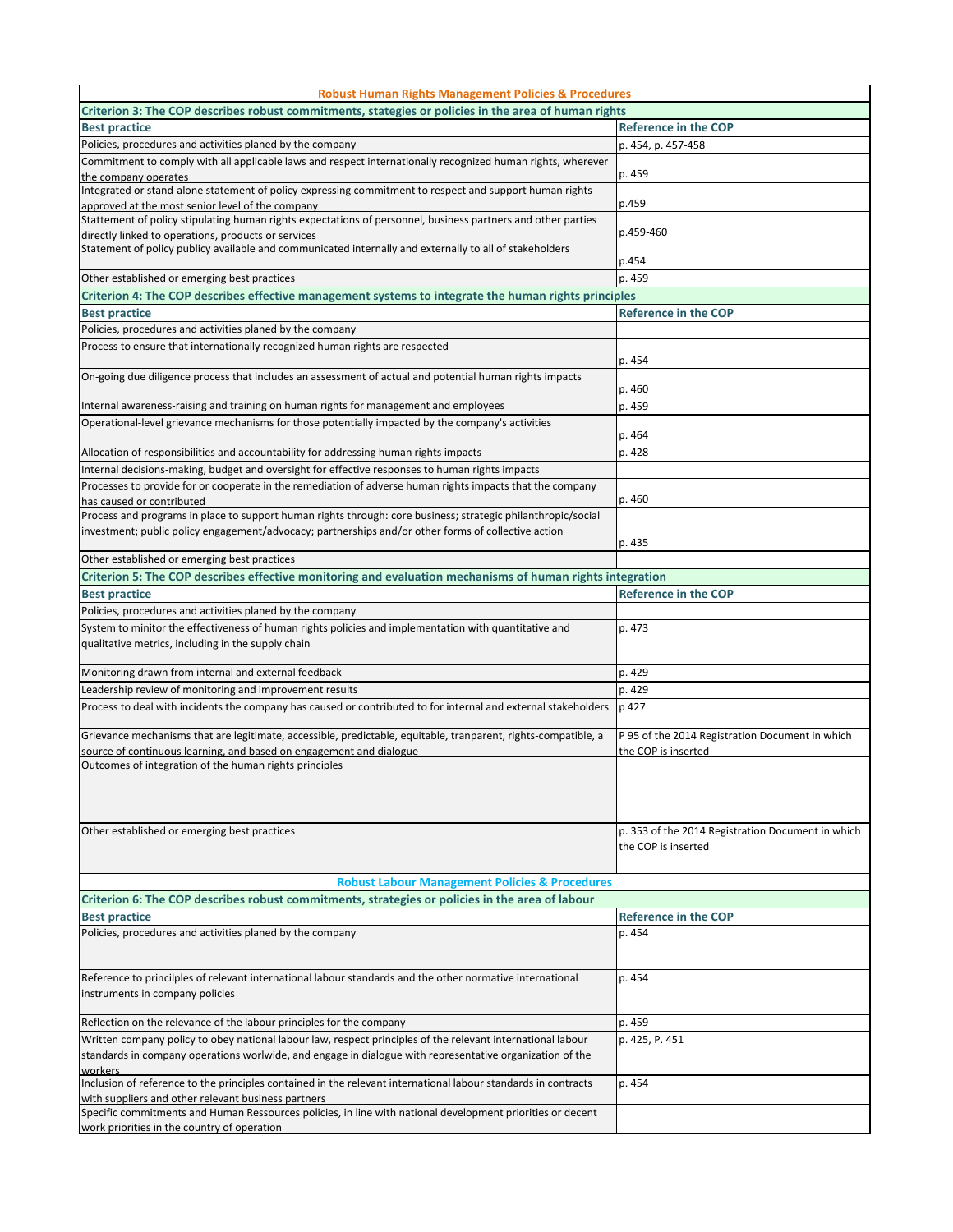| Participation and leadership in wider efforts by employers' organizations to jointly address challenges related to<br>labour standards in the countries of operation, possibly in a tripartite approach |                             |
|---------------------------------------------------------------------------------------------------------------------------------------------------------------------------------------------------------|-----------------------------|
| Structural engagement with a global union, possibily via a Global Framework Agreement                                                                                                                   | p. 452                      |
| Other established or emerging best practices                                                                                                                                                            |                             |
| Criterion 7: The COP describes management systems to integrate the labour principles                                                                                                                    |                             |
| <b>Best practice</b>                                                                                                                                                                                    | <b>Reference in the COP</b> |
| Policies, procedures and activities planed by the company                                                                                                                                               |                             |
| Risk and impact assessments in the area of labour                                                                                                                                                       |                             |
|                                                                                                                                                                                                         | p. 454                      |
| Dialogue mechanism with trade unions to regularly discuss and review company progress in addressing labour<br>standards                                                                                 | p. 451                      |
| Allocation of responsibilities and accountability within the organization                                                                                                                               |                             |
| Internal awareness-raising and training on the labour principles for management and employees                                                                                                           |                             |
| Active engagemetn with suppliers to address labour-related challenges                                                                                                                                   |                             |
| Grievance mechanisms, communication channels and other procedures available for workers to report                                                                                                       |                             |
| concerns, make suggestions or seek advice, designed and operated in agreement with the representative                                                                                                   |                             |
| organization of workers<br>Other established or emerging best practices                                                                                                                                 | p. 440                      |
|                                                                                                                                                                                                         |                             |
| Criterion 8: The COP describes effective monitoring and evaluation mechanisms of labour principles integration<br><b>Best practice</b>                                                                  | <b>Reference in the COP</b> |
| Policies, procedures and activities planed by the company                                                                                                                                               |                             |
| System to track and measure performance based on standardized performance metrics                                                                                                                       |                             |
|                                                                                                                                                                                                         |                             |
|                                                                                                                                                                                                         | p. 393                      |
| Dialogues with the representative organization of workers to regularly review progress made and jointly<br>identify priorities for the future                                                           | p. 451                      |
| Audits or other steps to monitor and improve the working conditions of companies in the supply chain, in line<br>with principles of international labour standards                                      | p. 435                      |
| Process to positively engage with the suppliers to address the challenges through schemes to improve                                                                                                    | p. 429                      |
| workplace practices<br>Outcomes of integration of the Labour principles                                                                                                                                 |                             |
| Other established or emerging best practices                                                                                                                                                            |                             |
| <b>Robust Environmental Management Policies &amp; Procedures</b>                                                                                                                                        |                             |
| Criterion 9: The COP describes robust commitments, strategies or policies in the area of environmental stewardship                                                                                      |                             |
| <b>Best practice</b>                                                                                                                                                                                    | <b>Reference in the COP</b> |
| Policies, procedures and activities planed by the company                                                                                                                                               | p. 453                      |
| Risks and impact assesment as regard of environment protection                                                                                                                                          |                             |
|                                                                                                                                                                                                         |                             |
| Reference to relevant international conventions and other international instruments                                                                                                                     | p. 434<br>p. 428            |
| Reflection on the relevance of environmental stewardship for the company                                                                                                                                | p. 425                      |
| Written company policy on environmental stewardship                                                                                                                                                     | p. 428                      |
| Inclusion of minimum environmental standards in contracts with suppliers and other relevant business partners  p. 428                                                                                   |                             |
| Specific ommitments and goals for specified years                                                                                                                                                       | p. 427                      |
| Other established or emerging best practices                                                                                                                                                            |                             |
| Criterion 10: The COP describes effective management systems to integrate the environmental principles                                                                                                  |                             |
| <b>Best practice</b>                                                                                                                                                                                    | Reference in the COP        |
| Policies, procedures and activities planed by the company                                                                                                                                               |                             |
| Environmental risk and impact assessments                                                                                                                                                               | p. 434                      |
| Assessments of lifecycle impact of products, ensuring environmentally sound management policies                                                                                                         | p. 436                      |
| Allocation of responsabilities and accountabillity within the organization                                                                                                                              | p. 428                      |
| Internal awareness-raising and training on environmental stewardship for management and employees                                                                                                       | p. 465                      |
| Grievance mechanisms, communication channels and other procedures for reporting concerns or seeking<br>advice regarding environmental impacts                                                           | p. 464                      |
| Other established or emerging best practices                                                                                                                                                            |                             |
| Criterion 11: The COP describes effective monitoring and evaluation mechanism for environmental stewardship                                                                                             |                             |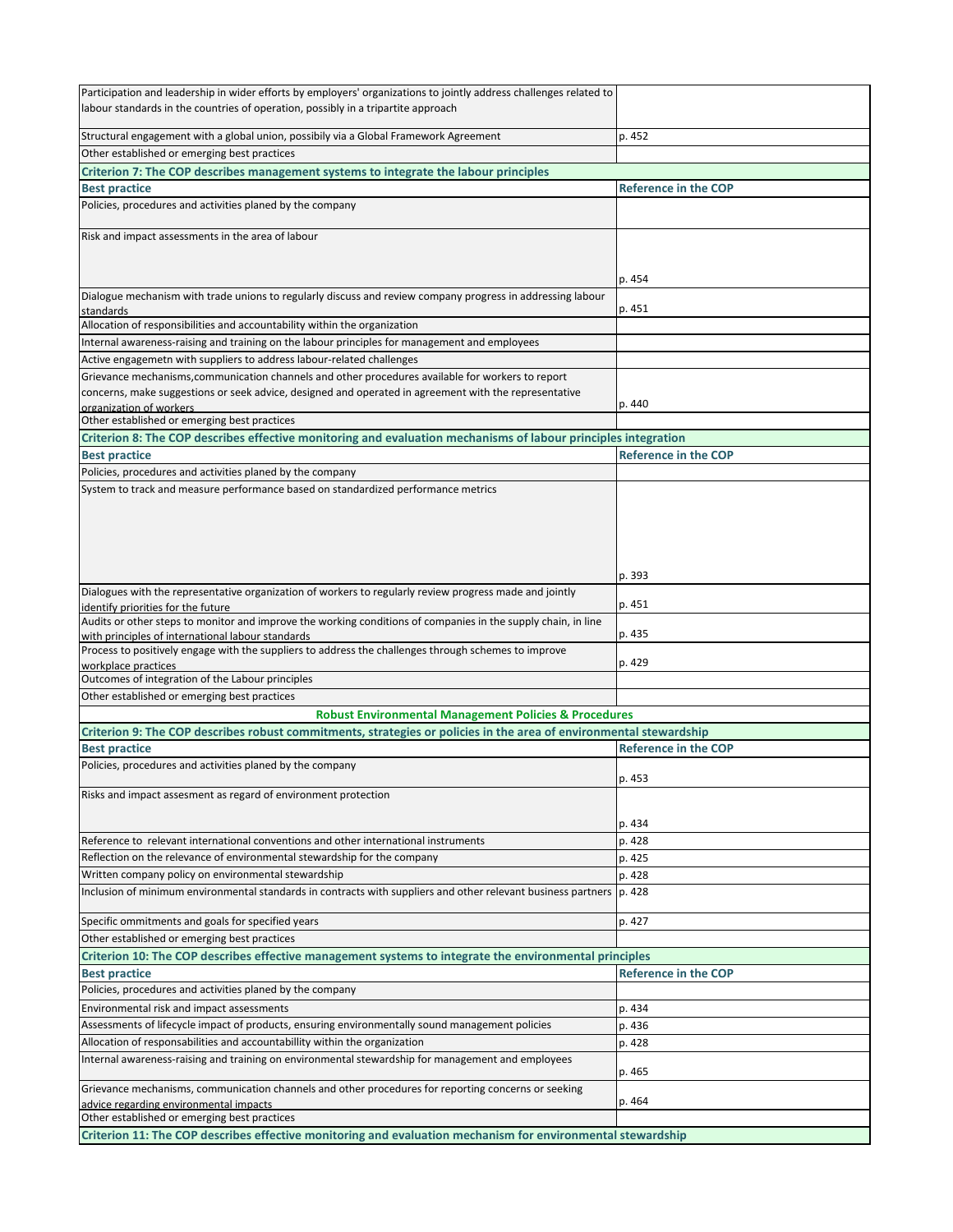| <b>Best practice</b>                                                                                                                          | <b>Reference in the COP</b>                                                  |
|-----------------------------------------------------------------------------------------------------------------------------------------------|------------------------------------------------------------------------------|
| Policies, procedures and activities planed by the company                                                                                     |                                                                              |
| System to track and measure performance based on standardized performance metrics                                                             | p. 428                                                                       |
| Leadership review of monitoring and improvement results                                                                                       | p. 428                                                                       |
| Process to deal with incidents                                                                                                                |                                                                              |
| Audits or other steps to monitor and improve the environmental performance of companies in the supply chain                                   |                                                                              |
| Outcomes of integration of the environmental principles                                                                                       | p. 467, p. 468                                                               |
| Other established or emerging best practices                                                                                                  |                                                                              |
| <b>Robust Anti-Corruption Management Policies &amp; Procedures</b>                                                                            |                                                                              |
| Criterion 12: The COP describes robust commitments, strategies or policies in the area of anti-corruption                                     |                                                                              |
| <b>Best practice</b>                                                                                                                          | <b>Reference in the COP</b>                                                  |
| Policies, procedures and activities planed by the company                                                                                     |                                                                              |
| Statement of support for legal frameworks against corruption                                                                                  | p. 425                                                                       |
| Publicly stated formal policy of zero-tolerance of corruption                                                                                 | p. 425                                                                       |
| Commitment to be in compliance with all relevant anto-corruption laws, including the implementation of                                        |                                                                              |
| procedures to know the law and monitor changes                                                                                                | p. 425                                                                       |
| Statement of support for international and regional legal frameworks, such as the convention against                                          |                                                                              |
| corruption<br>Detailed policies for high-risk areas of corruption                                                                             | p. 95 of the 2014 Registration Document in which                             |
|                                                                                                                                               | the COP is inserted                                                          |
| Policy on anti-corruption regarding business partners                                                                                         | p. 95 of the 2014 Registration Document in which                             |
|                                                                                                                                               | the COP is inserted                                                          |
| Other established or emerging best practices                                                                                                  |                                                                              |
| Criterion 13: The COP describes effective management sustems to integrate the anti-corruption principle                                       |                                                                              |
| <b>Best practice</b>                                                                                                                          | <b>Reference in the COP</b>                                                  |
| Policies, procedures and activities planed by the company                                                                                     | p. 94 of the 2014 Registration Document in which                             |
|                                                                                                                                               | the COP is inserted<br>p 354 of the 2014 Registration Document in which      |
| Carrying out risk assessment of potential areas of corruption                                                                                 | the COP is inserted                                                          |
| Human Ressources procedures supporting the anti-corruption commitment or policy, including communication<br>to and training for all employees | p. 440                                                                       |
| Internal checks and balances to ensure consitency with the anti-corruption commitment                                                         | p. 93 of the 2014 Registration Document in which                             |
|                                                                                                                                               | the COP is inserted                                                          |
| Actions taken to encourage business partners to implement anti-corruption commitment                                                          |                                                                              |
| Management responsibility and accountability for implementation or the antu-corruption commitment and                                         | p. 94 of the 2014 Registration Document in which                             |
| policy                                                                                                                                        | the COP is inserted<br>p. 95 of the 2014 Registration Document in which      |
| Communications channels and follow-up mechanisms for reporting concerns or seeking advice                                                     | the COP is inserted                                                          |
| Internal accounting and auditing procedures related to anti-corruption                                                                        | p 97 of the 2014 Registration Document in which                              |
| Other established or emerging best practices                                                                                                  | the COP is inserted<br>p. 353 of the 2014 Registration Document in which     |
|                                                                                                                                               | the COP is inserted                                                          |
| Criterion 14: The COP describes effective monitoring and evaluation mechanism for the integration of anti-corruption                          |                                                                              |
| <b>Best practice</b>                                                                                                                          | <b>Reference in the COP</b>                                                  |
| Policies, procedures and activities planed by the company                                                                                     |                                                                              |
|                                                                                                                                               |                                                                              |
|                                                                                                                                               |                                                                              |
|                                                                                                                                               | p 94 of the 2014 Registration Document in which                              |
|                                                                                                                                               | the COP is inserted                                                          |
| Leadership review of monitoring and improvement results                                                                                       | p 94 of the 2014 Registration Document in which                              |
|                                                                                                                                               | the COP is inserted                                                          |
| Process to deal with incidents                                                                                                                |                                                                              |
| Public legal cases regarding corruption                                                                                                       | p. 219-220 of the 2014 Registration Document in<br>which the COP is inserted |
| use of independent external assurance of anti-corruption programmes                                                                           |                                                                              |
| Outcomes of integration of the anti-corruption principle                                                                                      |                                                                              |
| Outcomes measures againt corruption                                                                                                           |                                                                              |
| Other established or emerging best practices                                                                                                  |                                                                              |
|                                                                                                                                               |                                                                              |
| II. Taking Action in Support of broader United Nations Goals and Issues                                                                       |                                                                              |
| Criterion 15: The COP describes core business contributions to United Nations goals and issues                                                |                                                                              |
| <b>Best practices</b>                                                                                                                         | <b>Reference in the COP</b>                                                  |
| Policies, procedures and activities planed by the company                                                                                     |                                                                              |
| Align core business stategy with one or more relevant United Nations goals/issues                                                             | p. 427                                                                       |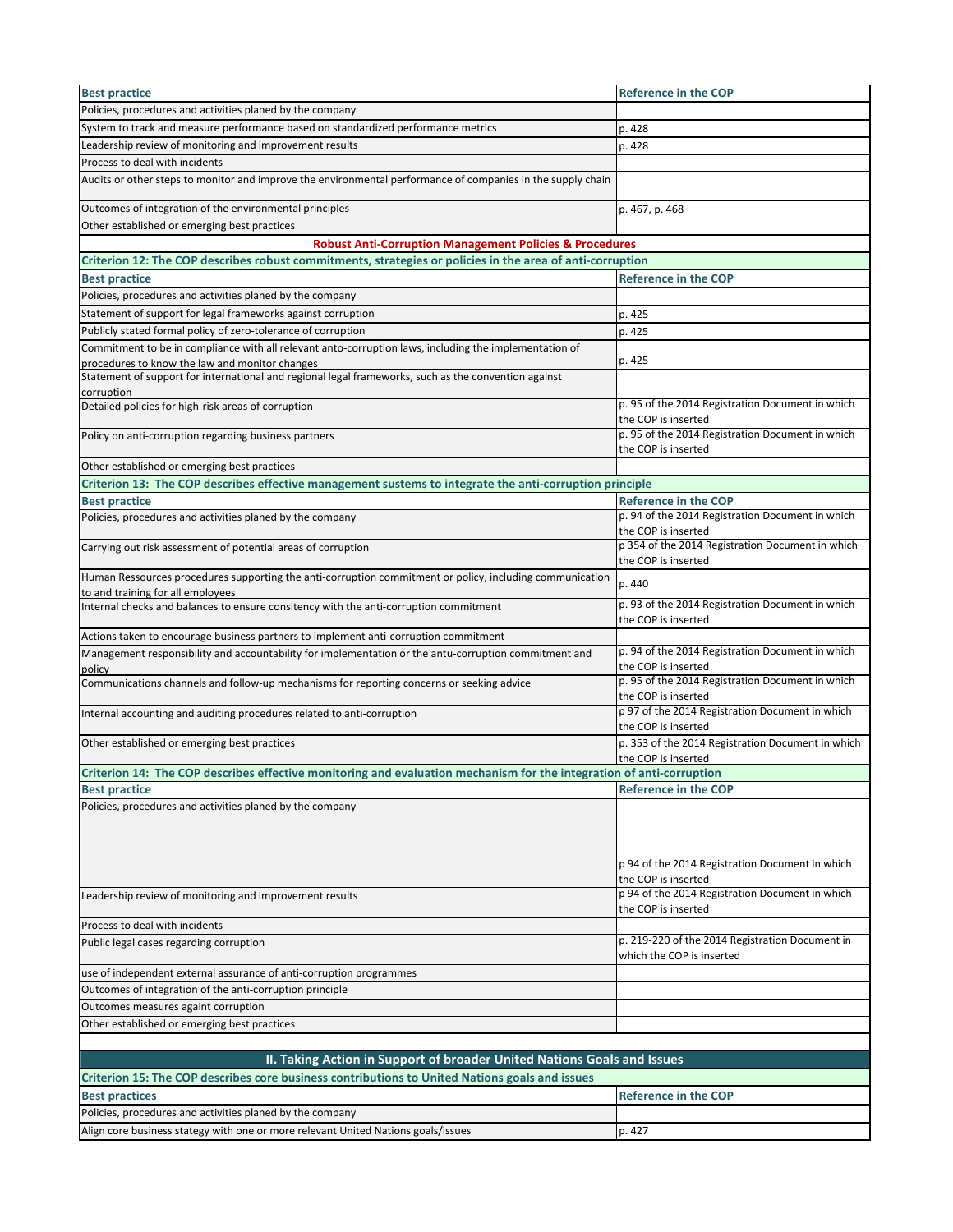| Develop relevant products and services or design business models that contribute to Unites Nations                                                                                                                                               | p. 457                      |
|--------------------------------------------------------------------------------------------------------------------------------------------------------------------------------------------------------------------------------------------------|-----------------------------|
| goals/issues                                                                                                                                                                                                                                     | p. 465-466                  |
| Adopt and modify operating procedures to maximize contribution to United Nations goals/issues                                                                                                                                                    |                             |
| Other established or emerging best practices                                                                                                                                                                                                     |                             |
| Criterion 16: The COP describes stategic social investments and philanthropy                                                                                                                                                                     |                             |
| <b>Best practices</b>                                                                                                                                                                                                                            | <b>Reference in the COP</b> |
| Policies, procedures and activities planed by the company                                                                                                                                                                                        | p. 460                      |
| Persue spcial investments and philanthropic contributions that tie in with the core competencies or operating<br>context of the Group as an integrated part of its CSR strategy                                                                  | p. 461                      |
| Coordinate efforts with other organizations and initiatives to amplify the efforts of other contributors                                                                                                                                         | p. 462                      |
| Take responsibility for the intentional and unintentional effects of funding and have dur regard for local<br>customs, traditions, religions, and priorities of pertinent individuals and groups<br>Other established or emerging best practices | p. 464                      |
| Criterion 17: The COP describes advocacy and public policy engagement                                                                                                                                                                            |                             |
| <b>Bonne pratique</b>                                                                                                                                                                                                                            | <b>Reference in the COP</b> |
| Policies, procedures and activities planed by the company                                                                                                                                                                                        |                             |
| Publicly advocate the importance of action in relation to one or more United Nations goals/ Issues                                                                                                                                               | p. 434                      |
| Commit company leaders to participate in key summits, conferences, and other important public policy<br>interactions in relation to one or more United Nations goals/issues                                                                      |                             |
| Other established or emerging best practices                                                                                                                                                                                                     |                             |
| Criterion 18: The COP describes partnerships and collective action                                                                                                                                                                               |                             |
| <b>Best practices</b>                                                                                                                                                                                                                            | <b>Reference in the COP</b> |
| Policies, procedures and activities planed by the company                                                                                                                                                                                        |                             |
| Develop and implement partnership projects with public or private organizations on core business, social<br>investments and/or advocacy                                                                                                          | p. 456                      |
| Join industry peers, United Nations entities and/or other stakeholders in initiatives contributing to solving<br>common challenges and dilemmas at the global and/or local levels with an emphasis on initiatives extending the                  |                             |
| company's positive impact on its value chain                                                                                                                                                                                                     | p. 428                      |
| Other established or emerging best practices                                                                                                                                                                                                     |                             |

| III. Corporate Sustainability Governance and Leadership<br><b>Criterion 19: The COP describes CEO commitment and leadership</b>                         |                             |
|---------------------------------------------------------------------------------------------------------------------------------------------------------|-----------------------------|
|                                                                                                                                                         |                             |
| Policies, procedures and activities planed by the company                                                                                               |                             |
| CEO publicly delivers explicit statements and demonstrates personal leadership on sustainability and<br>commitment to the United Nations Global Compact | p. 425                      |
| CEO promotes initiatives to enhane sustainability of the company's sector and leads development of industry<br>standards                                | p. 425, p. 464              |
| CEO leads exective management team in development of corporate sustainability strategy, defining goals ans<br>overseeing implementation                 | p. 426                      |
| Make sustainability criteria ans United Nations Global Compact principles part of goals and incentive schemes<br>for CEO and executive management team  | p. 427                      |
| Other established or emerging best practices                                                                                                            |                             |
| Criterion 20: The COP describes Board adoption and oversight                                                                                            |                             |
| <b>Best practice</b>                                                                                                                                    | <b>Reference in the COP</b> |
| Policies, procedures and activities planed by the company                                                                                               |                             |
| Board of Directors assumes responsibility and oversight for long-term corporate sustainability strategy and<br>performance                              | p. 429                      |
| Board establishes, where permissible, a committee or assigns an individual board member with responsibility<br>for corporate sustainability             |                             |
| Board, where permissible, approves formal reporting on corporate sustainability                                                                         |                             |
| Other established or emerging best practices                                                                                                            | p. 429                      |
| Criterion 21: The COP describes stakeholder engagement                                                                                                  |                             |
| <b>Best practice</b>                                                                                                                                    | <b>Reference in the COP</b> |
| Policies, procedures and activities planed by the company                                                                                               |                             |
| Publicly recognize responsibility for the company's impacts on internal and external stakeholders                                                       | p. 425                      |
| Define sustainability strategies, goals and policies in consultation with key stakeholders                                                              | p. 429                      |
| Consult stakeholders in dealing with implementation dillemmas and challendes and invite them to take active<br>part in reviewing performance            | p. 429                      |
| Establish channels to engage with employees and other stakeholders to hear their ideas and address their<br>concerns, and protect 'whistle-blowers'     | p. 429, p. 440              |
| Other established or emerging best practices                                                                                                            | p. 434                      |
|                                                                                                                                                         |                             |